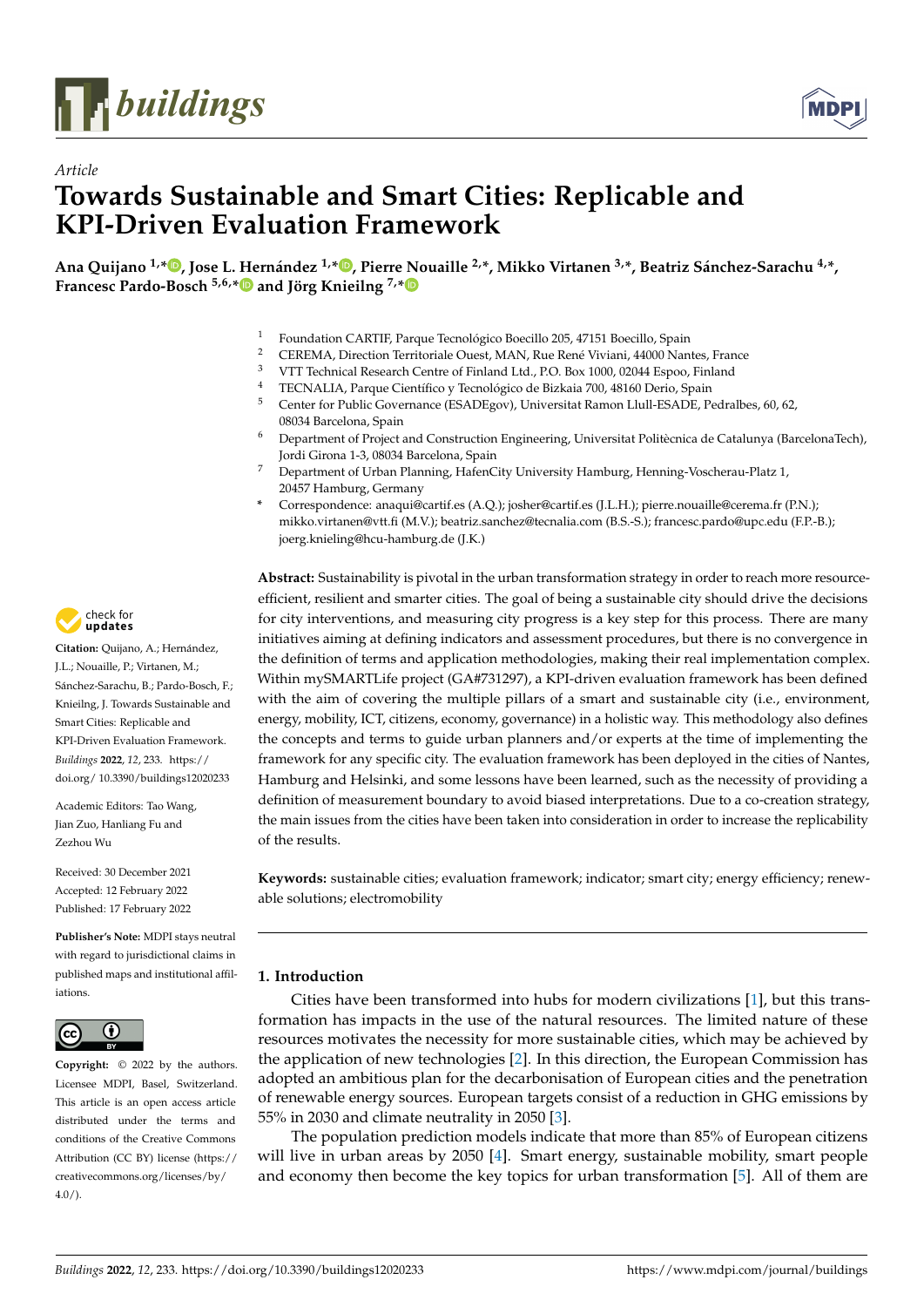supported by the ICTs (Information and Communication Technologies) as the enabler for digital cities.

mySMARTLife project (grant agreement #731297) [\[6\]](#page-10-5), which is H2020-funded, aims at the sustainable and smart transformation of the three lighthouse cities of Nantes, Hamburg and Helsinki by applying the aforementioned concepts. More than 150 actions are contributing to the pillars of energy, mobility, ICT, citizens, economy and governance to the new urban sustainability concepts. mySMARTLife targets are: (a) renewable share of 54%; (b) reduction of 55% of greenhouse emissions due to buildings, city infrastructure and mobility actions. Furthermore, mySMARTLife fosters both smart economy and smart people supported by local economy growth and entrepreneurship. The main driver for designing and implementing this innovative concept of smart city is integrated urban planning.

Nevertheless, the measurement of the impacts achieved requires a rigorous assessment plan with a focus on the quantification of the final numbers in terms of sustainable transformation. This paper presents the evaluation framework that has been prepared and deployed within mySMARTLife project. This framework aims at merging the multiple and diverse verticals of the city with the objective of reaching a global view of the smart city. A set of KPIs (key performance indicators) allows for the implementation of the plan in order to obtain the final impacts with an objective procedure. A four-step methodology has been followed to reach this result, being the fourth step covered in this paper, with the aim of the definition of an affordable and objective framework that evaluates the sustainability of cities across multiple city verticals.

The paper is structured as follows: Section [2](#page-1-0) provides a set of references and previous research in the implementation of urban sustainable evaluation plans. Section [3](#page-2-0) presents the methodology that has been applied in mySMARTLife project for the definition of the indicators and the evaluation framework. Next, Section [4](#page-4-0) describes the framework and how it has been applied in the different pillars across cities. Finally, Section [5](#page-9-0) compiles the set of conclusions and lessons learned.

#### <span id="page-1-0"></span>**2. Background: Other Sustainable Evaluation Frameworks**

Recent studies have tried to provide an answer to the quantification of the impacts that a set of actions could have in a smart city. There is a big diversity of methods focused on the measurement of the sustainability and smartness, but the complexity and multidimensionality of these concepts are one of the major existing barriers [\[7\]](#page-10-6). There are standards for sustainable ratings of the built environment (e.g., LEED [\[8\]](#page-10-7), BREEAM [\[9\]](#page-10-8) or CASBEE [\[10\]](#page-10-9)), which have been adapted to city context [\[11\]](#page-10-10). However, these frameworks prioritize environmental sustainability over economic and social sustainability [\[12\]](#page-10-11). In addition, the way of application of these methodologies is based on the assessment of multiple criteria by comparison to benchmarking values, which restricts their use only to countries that have already defined those baseline values [\[13\]](#page-10-12).

Standards such as ISO 37120 [\[14\]](#page-11-0) or ISO 37122 [\[15\]](#page-11-1), as well as the indicators for Sustainable Development Goals for the implementation of the 2030 Agenda for Sustainable Development [\[3\]](#page-10-2), should be the reference for the evaluation of smart cities under a sustainable approach. Nevertheless, although they are good references, the difficulties fall in their application. While indicators are well defined, there are no methodologies to guide cities and experts in the time of deploying such evaluation frameworks.

The European Commission has currently funded 18 projects for promoting European smart cities and communities towards the energy transition. Complementarily, the initiatives CITYkeys [\[16\]](#page-11-2) and smart cities marketplace [\[17\]](#page-11-3) support these projects through the definition of a set of indicators applicable in multiple axes (e.g., planet, people or prosperity, among others), having the main goal of being able to compare the European cities and rank them. Many of these EC-funded projects make use of the indicators defined by CITYkeys, but how the assessment is applied differs from project to project, even when similar smart city solutions have been implemented.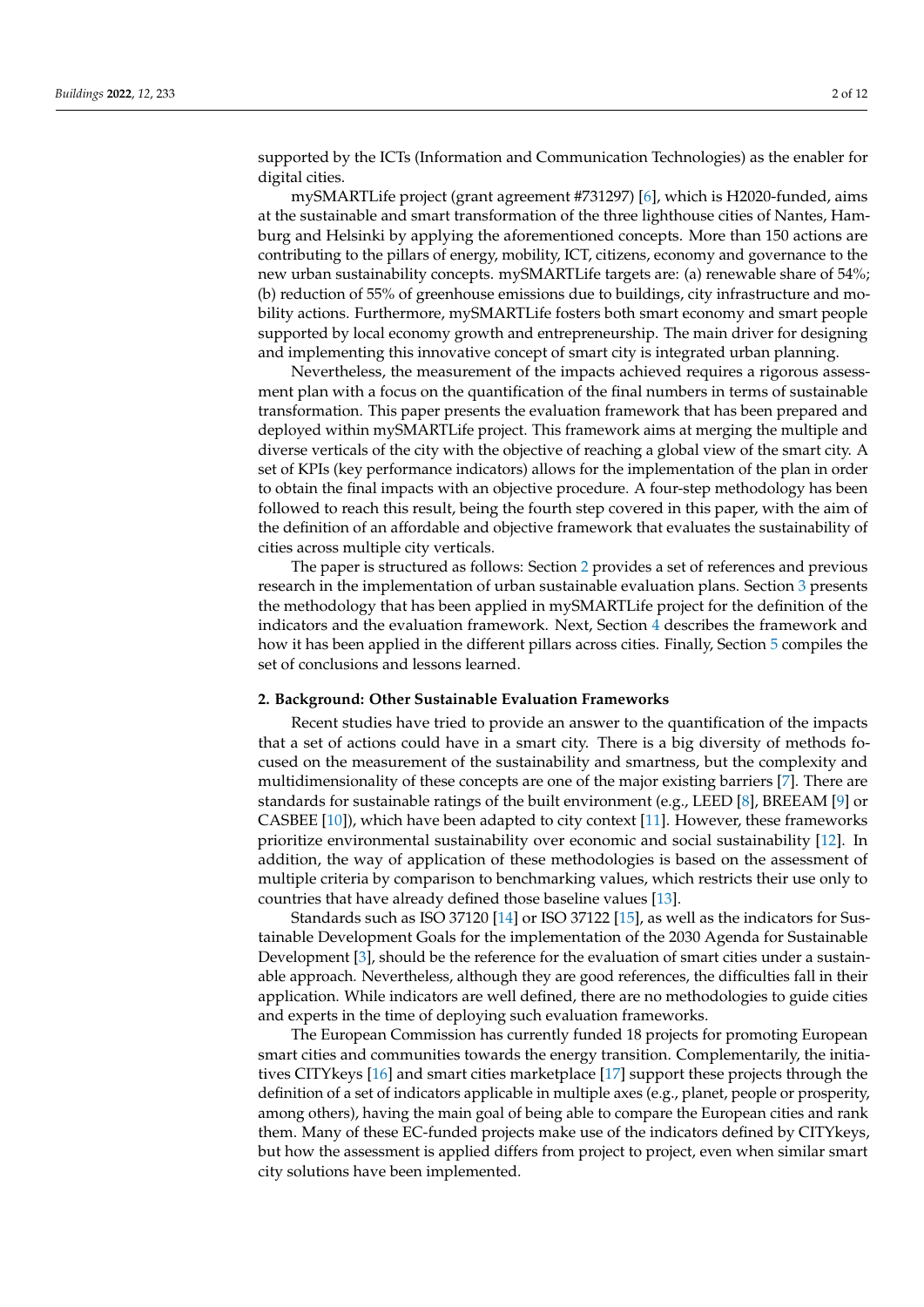Angelakoglou et at. [\[18\]](#page-11-4) propose a categorization of KPIs in six dimensions (technical, environmental, economic, social, ICT and legal), and the performance metrics to measure each KPI is selected by each demonstrator city among these options: baseline, business as usual or another different threshold. Kourtzanidis et al. [\[19\]](#page-11-5) summarize several insights on key characteristics and limitations of currently available urban sustainability and smartness evaluation frameworks and propose indices in a smart city evaluation framework under a triple axis approach: the project performance index, the sustainability impact index and the sustainable performance index. Finally, García-Fuentes et al. [\[20\]](#page-11-6) define a framework based on energy and mobility, while the social and economic aspects are in the background. Moreover, the evaluation plan relies on an index that normalises the sustainable rank of the city by weighing the actions and prioritising energy and mobility.

Consequently, there is a not a common and accepted evaluation framework for city assessment. Different methods are defined in each of these initiatives, which differ on the type of metrics (indicators/indexes as rating systems), the scope of the evaluation (only focused on the intervention area/extrapolation at city level) and the objectives and domains to be measured. These issues limit the application of the evaluation frameworks in a real context; meanwhile, many of them are used for scientific purposes. mySMARTLife evaluation framework, presented in this paper, goes a step forward by two main aspects: (1) it takes advantage of the previous assessment plans analysed in the previous research projects to exploit the benefits and lessons learned from them; (2) it defines a clear and affordable method for its implementation across cities. In this sense, first, the framework overcomes both the intervention area level and the city extrapolation. Second, it is not restricted per domain (i.e., covers both energy and mobility and other pillars at the same level), which provides more flexibility and adaptability to the city actions (e.g., evaluating the performance of the application of a directive for the promotion of renewable energy). Third, the framework is defined using a co-creation strategy with the city experts and urban planners to overcome real problems at the same time of deploying assessment frameworks, allowing for better replicability.

### <span id="page-2-0"></span>**3. Materials and Methods**

The development of an evaluation framework is a key requirement for the calculation of impacts since this sets up the purpose to evaluate and defines the elements to be used for the evaluation. The framework that was defined in mySMARTLife is driven by KPIs with a two-fold scope: city and project (intervention area) levels. Multi-dimensions have also been considered to cover the multiple pillars in a city: energy/environment, mobility, urban/ICT infrastructure, citizens, economy and governance.

The design of this evaluation framework has been the result of the collaboration among research centres, technology providers, and cities, thus creating a co-creation strategy between stakeholders. This strategy allows for a holistic perspective that places the sustainable goals of the cities into value. To support such development, a four-step procedure has been followed, as described below, although the main focus of this paper is on the fourth step, which defines and deploys the evaluation framework.

(1) Step 1 establishes the objectives of the evaluation through the definition of relationships among the foreseen impacts of the actions and the cities vision compiled in their city plans. During this step, the technical, environment, social and economic expected improvements within the demonstration actions are analysed. In addition, it includes the focus and targets of the city models on the thematic areas of climate change, energy, mobility and ICT within the short-term plans (2020–2030). Additionally, the concepts "smart people" and "smart economy" developed in mySMARTLife are addressed. Thus, the evaluation framework is set to measure the progress obtained in the cities under this approach: (1) to achieve an economic growth decoupled from resource use to face the current pollution and  $CO<sub>2</sub>$  emissions; (2) to improve the life quality of citizens; and (3) cities operate in a more efficient way. As result of this step, the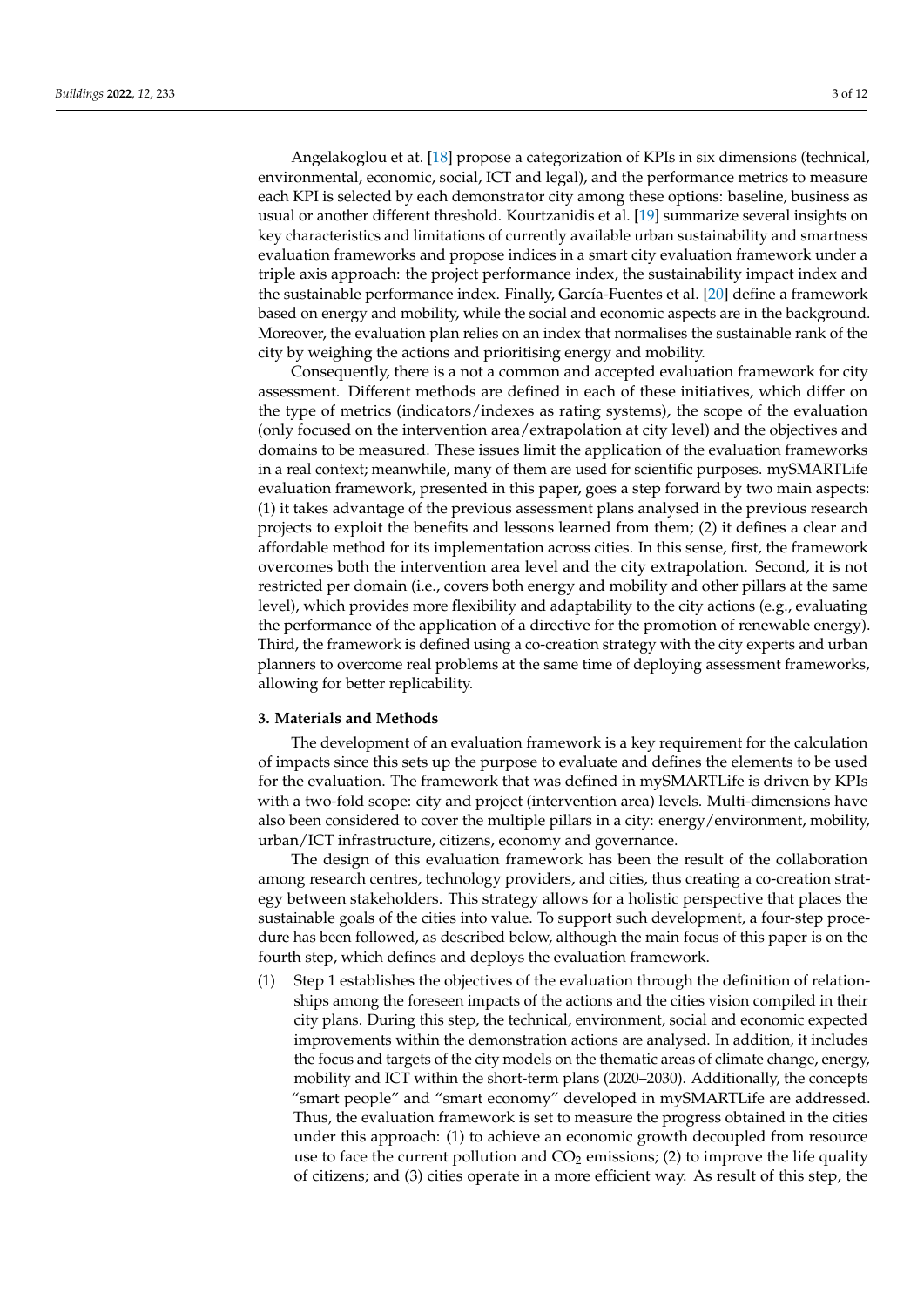"human" language objectives are obtained, which need to be mapped into dimensions and quantifiable indicators included in steps 2 and 3 of the methodology.

- (2) Step 2 identifies the dimensions to evaluate the evaluation framework. These dimensions are extracted from the well-established ones from CITYKeys [\[16\]](#page-11-2), complemented with experiences from mySMARTLife on how to allocate the impacts to be reached to the project technologies. Initially, a document is defined by the technical partners involved in the project, which are updated and validated by city partners during diverse iterations and dedicated workshops. The output of this work is shown in Table [1](#page-3-0) below, which is depicted to understand the next steps of the methodology.
- (3) Step 3 maps the available indicators to the objectives and dimensions defined within steps 1 and 2. mySMARTLife made the exercise of collecting the list of indicators from literature and reference projects, as summarized in Table [2](#page-3-1) and as available in [\[21\]](#page-11-7), in order to create a dataset of indicators to be applied to the demonstrated solutions. From this list, the suitable indicators for each dimension are selected so as to quantify the final impacts and results of the actions, i.e., each city or project does not need to define its own indicators, but needs to choose the appropriate ones from the list.

<span id="page-3-0"></span>**Table 1.** Dimensions for evaluating the different smart city visions with the solutions to be applied and the expected impacts and performance.

| <b>Smart City Vision</b>                                                               | <b>Dimensions to Evaluate</b> | <b>Solutions</b>                                          | <b>Expected Impacts and Performance</b><br>of Solutions                                                                                                        |
|----------------------------------------------------------------------------------------|-------------------------------|-----------------------------------------------------------|----------------------------------------------------------------------------------------------------------------------------------------------------------------|
| Sustainable use of<br>resources/Quality of life                                        | Energy and Environment        | Efficient Buildings/District and City<br>infrastructure   | Reduction in energy consumption<br>Decrease in GHG emissions<br>RES production<br>Energy delivery in the system<br>Fraction of energetic self-supply<br>by RES |
|                                                                                        | Mobility                      | Clean vehicles                                            | Decrease in GHG emissions, $NOx$ and<br>PM emissions<br>Amount of use<br>Energy consumption<br>Safety                                                          |
|                                                                                        |                               | Charging stations and solar road                          | Use and usage pattern<br>Energy demand management<br>Degree of energy supplied to EV<br>by RES                                                                 |
|                                                                                        |                               | Last mile delivery and multimodality                      | Willingness to invest/use                                                                                                                                      |
| City operational efficiency                                                            | ICT and Urban platform        | Urban platform and ICT developments                       | Impact in digital transformation<br>Performance of ICT services                                                                                                |
| Prosperity/Quality of life                                                             | Economy                       | Innovative business                                       | Monetary impacts of the<br>demonstrative actions in the cities,<br>citizens and companies<br>Cost-effectiveness                                                |
| Community involvement                                                                  | Citizens                      | Citizen engagement                                        | Social acceptance on project solutions<br>Citizens reached in citizens<br>engagement activities                                                                |
| Sustainable resources/Quality of<br>life/Prosperity/Efficiency/Citizens<br>involvement | Governance                    | Urban planning, policy improvements<br>and staff exchange | Impact of the project in the city urban<br>planning and policy improvement                                                                                     |

<span id="page-3-1"></span>**Table 2.** Relevant indicator references used for the definition of the indicators.

| <b>Evaluation Framework</b> | Literature                                                                                                                                                                                                            | <b>Reference Projects</b>                         |  |
|-----------------------------|-----------------------------------------------------------------------------------------------------------------------------------------------------------------------------------------------------------------------|---------------------------------------------------|--|
| City level framework        | Agenda for Sustainable development of the<br>United Nations, standards ISO 37120 and ISO<br>37122, Eurostat City Statistics, Covenant of<br>Mayors, CITYkeys, SCIS and United for Smart<br>Sustainable Cities (U4SSC) | SmartEnCity, REMOURBAN, Replicate<br>and CITyFiED |  |
| Project level framework     | CITYkeys, SCIS, Eurbanlab, World Bank,<br>OECD and Telefónica Foundation                                                                                                                                              | SmartEnCity, REMOURBAN, Replicate<br>and CITyFiED |  |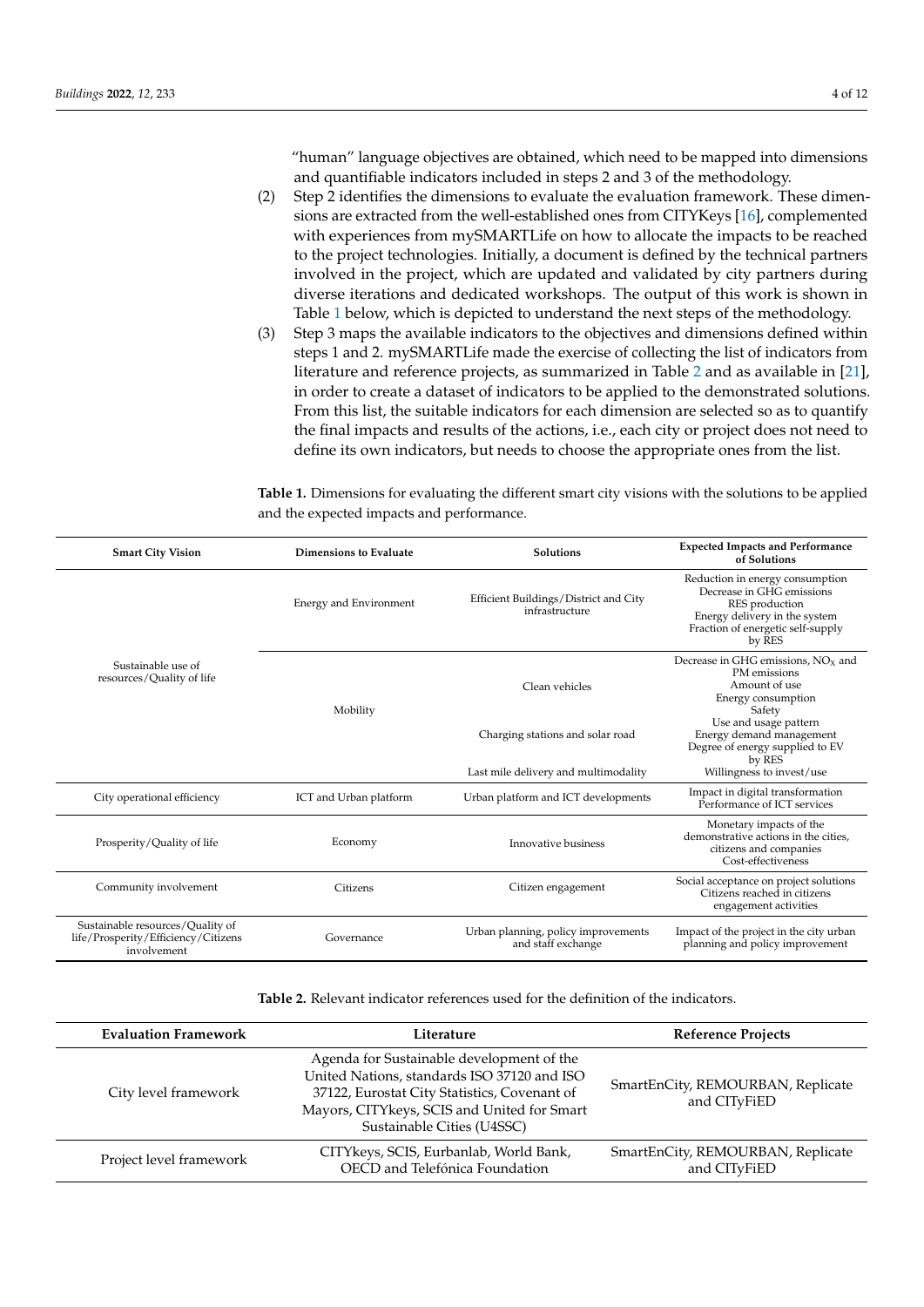As a result of this process, 151 city level indicators and 128 project level indicators have been defined in an iterative process among technicians from research centres and city partners following the following criteria:

- Measurability: The identified indicators should be capable of being measured through the data collection methods established in the project;
- Completeness: The indicators should cover all the type of interventions (district, city infrastructure, mobility, ICT) and non-technical aspects (governance, citizens, finance) deployed in the project as well as the expected type of impacts (environment, economy, social and technical);
- Relevance of the indicator for the purpose of the evaluation defined;
- Availability of data in the cities for the final selection of indicators since not all relevant indicators can be quantifiable.

Conversely, to guarantee a proper evaluation of impacts, some considerations have been also included below:

- Independence and non-redundancy of indicators;
- Familiarity of the persons in charge of evaluation with indicators, through a good description of the formulas and definitions and dedicated sessions to clarify possible doubts.
- (4) Step 4, which is the main purpose of this paper, defines the KPI-driven evaluation framework, combining the objectives and indicators for the project domains. This step also includes the specific assessment plans to evaluate the impacts of the interventions, based on the selected KPIs. This is the main result of this paper, which is explained through the next section.

## <span id="page-4-0"></span>**4. mySMARTLife KPI-Driven Evaluation Framework**

As stated before, the result of the methodology is the assessment framework, which has been applied in the cities of Nantes, Hamburg and Helsinki.

Figure [1](#page-4-1) [\[21](#page-11-7)[,22\]](#page-11-8) illustrates the proposed framework. First, the two levels of assessment that are included should be highlighted:

- Project level includes more than 150 actions that are being deployed in the specific areas of the cities involved in the project. Then, the main objective is to obtain the quantitative analysis of the impacts achieved after those actions (e.g., building retrofitting, integration of renewables, electrification of the transport, etc.) as well as the performance of the technological solutions;
- City level, which extrapolates the quantified impacts from the project, to estimate the impact that these actions would have in the city. The outcome of this level is the support of the cities*,* and at the same time the planning of urban transformation strategies by following quantitative and objective methods driven by KPIs.

<span id="page-4-1"></span>

**Figure 1.** mySMARTLife KPI-evaluation framework. **Figure 1.** mySMARTLife KPI-evaluation framework.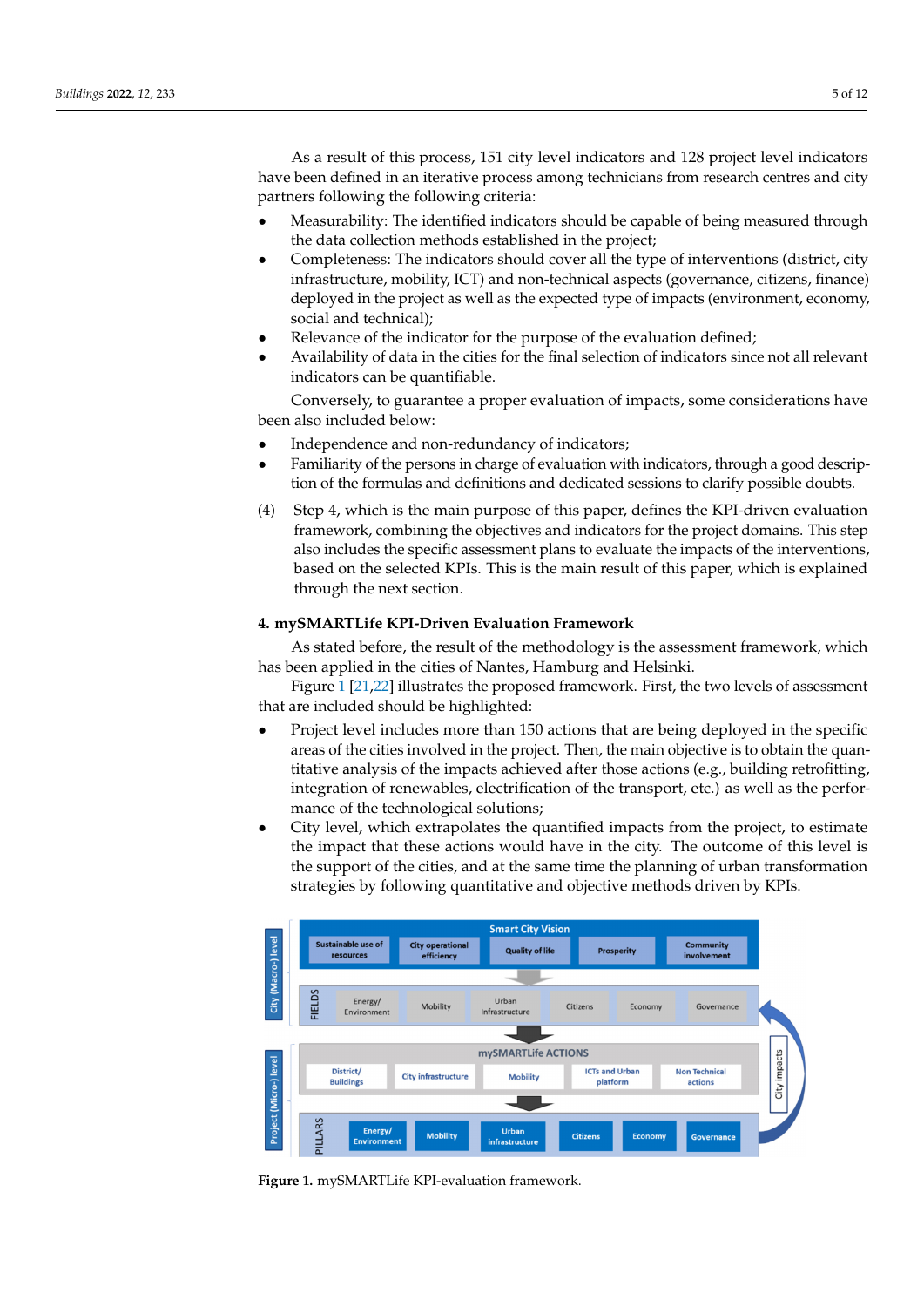Within each of the stated levels, a set of categories (named fields in the city level and pillars at the project level) are established. These are, as mentioned beforehand, energy and environment, mobility, urban infrastructures (including the digitalisation of the city through the ICTs and urban data platforms deployment), citizens, economy and governance. All of them are driven by a set of indicators [\[21,](#page-11-7)[22\]](#page-11-8), which are summarised in Table [3.](#page-5-0)

<span id="page-5-0"></span>**Table 3.** Number of indicators defined per pillar.

| <b>Core Categories</b>                        | <b>City Level</b> | <b>Project Level</b> |
|-----------------------------------------------|-------------------|----------------------|
| Energy and Environment                        | 56                | 32                   |
| Mobility                                      | 22                | 51                   |
| Urban infrastructure (digitalization by ICTs) | 20                |                      |
| Economy                                       | 16                | 22                   |
| Citizens/Social                               | 16                |                      |
| Governance                                    | 15                |                      |

City level indicators are calculated with the data compiled from public databases, mainly from city statistics. For the case of project level indicators, two KPI categories have been established:

- Quantitative indicators to demonstrate the impacts of innovative solutions through the collection of data from meters and other data compilation methods;
- Qualitative indicators to assess the perception of benefits gained by citizens, companies and the municipality through questionnaires and surveys.

Finally, the framework complements the indicators and the definition by methodologies and protocols with the goal of supporting cities during the implementation of the project evaluation framework. Thus, the evaluation framework not only provides a theoretical indicator-based procedure, but also pathways to apply them to analyse the success of the implemented actions. Table [4](#page-5-1) [\[22\]](#page-11-8) depicts a summary of the proposed methodologies for each of the project pillars.

<span id="page-5-1"></span>**Table 4.** Evaluation methods for each one of the categories.

| <b>Core Categories</b>                        | <b>Evaluation Methodology</b> |  |
|-----------------------------------------------|-------------------------------|--|
| Energy and Environment                        | Extension of IPVMP            |  |
| Mobility                                      | $CO2$ emissions-based         |  |
| Urban infrastructure (digitalization by ICTs) | Software metrics              |  |
| Economy                                       | Cost-Benefit                  |  |
| Citizens                                      | Surveys                       |  |
| Governance                                    | Questionnaires                |  |

#### *4.1. Analysis of the Project Pillars and Categories*

The general framework is applicable in multiple verticals of the city. As indicated in Table [4,](#page-5-1) although the framework is defined in a holistic way to consider the cross-domain effects, each of the categories requires its specific evaluation methodologies. These are described in the next subsections.

#### 4.1.1. Energy and Environment

Energy and environment pillars refer mainly to energy efficiency in the built environment and other elements of the cities that imply energy consumption reduction such as smart lighting or renewable generation at the local and district/city levels (e.g., buildingintegrated RES, district heating, PV plants, wind farms, etc.).

To determine high-performance districts, the energy demand and the use and the self-consumption of the buildings are calculated. In order to accomplish this, IPMVP (International Performance Measurement and Verification Protocol) [\[23\]](#page-11-9) has been selected, as it is a standard for the evaluation of the energy performance. Explaining IPMVP is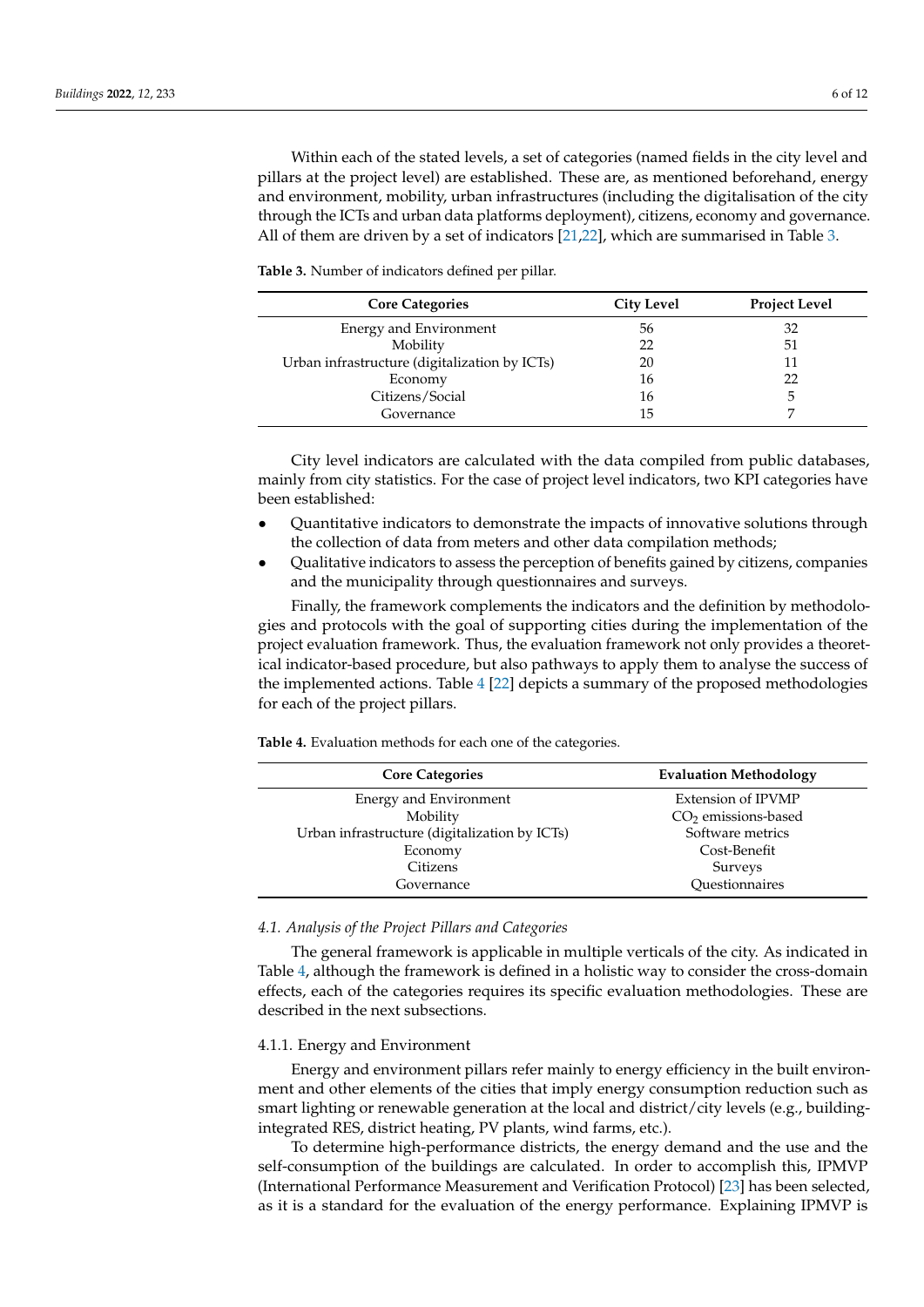not the objective of this paper, but how it is adapted to the mySMARTLife framework requirements. In this sense, two measurement periods are established: ments. In this sense, two measurement periods are established:

- Baseline: This represents the starting point, i.e., the reference for comparison. Three Baseline: This represents the starting point, i.e., the reference for comparison. Three methods are available: methods are available:
	- i. Using the country normative for new and/or existing buildings as reference; i. Using the country normative for new and/or existing buildings as reference;
	- ii. Simulate the energy behaviour of the building through any simulation software ii. Simulate the energy behaviour of the building through any simulation software (also applicable for new and/or existing buildings); (also applicable for new and/or existing buildings);
	- iii. Only for existing buildings and in case of monitoring is available, energy perfor-iii. Only for existing buildings and in case of monitoring is available, energy performance based on real data (smart meters or energy bills) is calculated. mance based on real data (smart meters or energy bills) is calculated.
- Reporting period: It is the period after the construction or renovation of the building, Reporting period: It is the period after the construction or renovation of the building, where the final performance is measured. This period has the requirement of real data, where the final performance is measured. This period has the requirement of real data, either monitored with smart meters or obtained from energy bills. either monitored with smart meters or obtained from energy bills.

These two periods are then compared to obtain the final impact, but it needs adjust-These two periods are then compared to obtain the final impact, but it needs adjustments, such as climate conditions. This is a routine procedure well established by IPMVP. ments, such as climate conditions. This is a routine procedure well established by IPMVP. However, what is even more important is the definition of the boundary, which is one of the However, what is even more important is the definition of the boundary, which is one of main lessons learned, as described in Se[ction](#page-8-0) 4.2. Fi[gu](#page-6-0)[re 2](#page-11-7) [21] shows how mySMARTLife defines the different boundaries to create a common understanding when the evaluation procedure is applied. Many of the existing frameworks fail in the definition of the boundary, consequently generating confusion and complexity, and this is how mySMARTLife solves it.

<span id="page-6-0"></span>

**Figure 2.** Assessment boundary for the energy and urban infrastructure categories. **Figure 2.** Assessment boundary for the energy and urban infrastructure categories.

Two levels are established in this pillar: building actions and city infrastructure. Two levels are established in this pillar: building actions and city infrastructure. mySMARTLife sets the boundary for building actions as the combination of the energy mySMARTLife sets the boundary for building actions as the combination of the energy demand or use together the delivered energy. As depicted, the boundary surrounds all demand or use together the delivered energy. As depicted, the boundary surrounds all the elements of the building, including the local renewable energy or local generation systems (e.g., individual boiler) that are used for self-consumption.

When applying at district/city level for shared generation systems (e.g., district heating), the boundary is rescaled (as drawn in Figure [2\)](#page-6-0). It does not only contain buildings and distribution elements, but also integrates such generation systems to calculate the indicators at consumed energy levels (i.e., considering the performance of the different elements in the generation and distribution chain).

Finally, the case of lighting systems comprises the energy consumption of the bulbs and the comparative of energy when light bulbs have been replaced. In this specific case, the adjustment is not made based on climate conditions, but on hours of use.

#### 4.1.2. Mobility

The mobility evaluation pursued the quantification of mobility actions impacts and performance in terms of:

- Reduction of air quality emissions due to replacement of ICE (internal combustion engine) by electricity powered vehicles (EVs);
- Amount of travel, energy consumption and journey quality of e-vehicles;
- Amount of use and pattern of the charging infrastructure installed;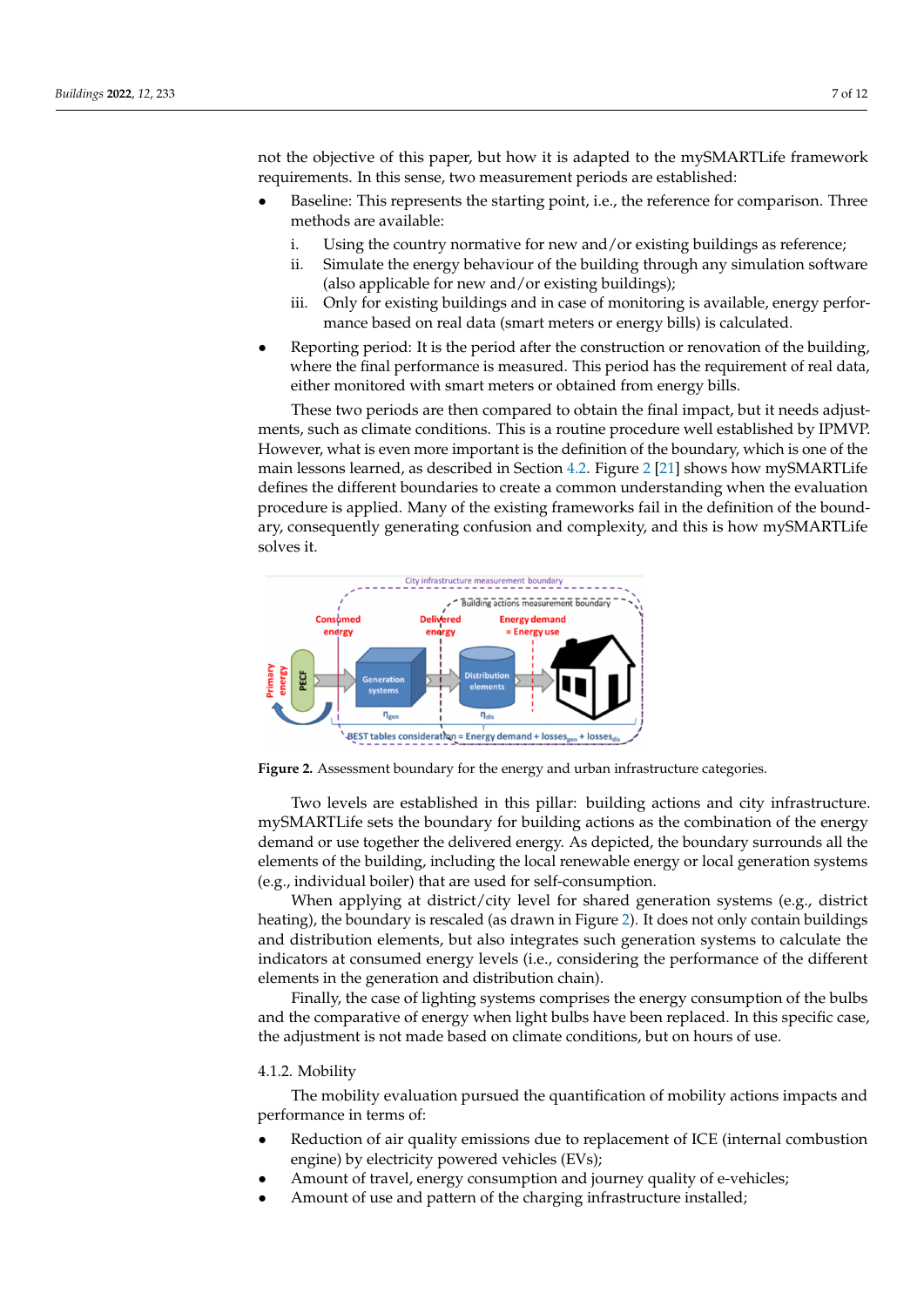- Degree of energy managed and supplied to EVs by renewable sources;
	- Willingness to use multimodality actions and investment in urban freight.

Data collected from transport facilities are used for the calculation of KPIs, identified by each mobility action with the exception of the impacts in the air quality emissions that need of a specific methodology to quantify the avoided air emissions. Thus, the evaluation approach in mySMARTLife establishes two measurement periods: baseline with ICE vehicles as reference for comparison and reporting period with e-vehicles. Additionally, this considers that distances travelled during both periods are the same. Then, the emissions avoided are measured as a function of consumed fuel or distance travelled per each type of vehicle and applying different emissions factors to each energy source used by them (e.g., diesel, electricity, etc). Standard emission factors for fuels are provided for European countries by the Covenant of Mayor and internationally by IPCC, whereas average consumption per distance travelled for each vehicle is shared by its manufacturer.

This means that the vehicle features (energy consumption and type of fuel consumed) are the only factors that change among baseline and reporting period, whereas other external factors to the vehicle are not analysed since the interventions do not have any influence over them (e.g., driving speed, driving style, road characteristics, traffic and weather conditions).

#### 4.1.3. Urban Infrastructure/Digitalization via ICTs

Digitalization of the city is also considered in this evaluation framework, which is reached through the implementation of ICT solutions in form of urban data platform. The method for the ICT analysis diverges from the previous infrastructure analysis, as the domain is completely different. In this specific case, software metrics are used to measure the level of digitalization of the city. Basically, the ICTs are quantified as:

- Number of sensors and datasets integrated in the urban platform;
- Number of available services;
- Number of available open data and open APIs (application programming interface);
- Number of different users, such that usability can be determined;
- Response time, as performance metric to determine the time that any user should wait to receive the expected results from the urban platform services;
- Scalability, as the capability for extending the resources of the urban platform;
- Availability, as the time during which the urban platform does not suffer crashes.

#### 4.1.4. Economy

The economy pillar has as objectives the measurement of the actions' effectiveness and the related business models, as well as the monetary impacts of the demonstrative actions in the cities, citizens and companies involved in their implementation. An analysis of cost–benefit of the solutions is performed after the calculation of KPIs identified with the data provided by the action leaders once the actions are concluded.

The economic evaluation is then implemented as follows:

- Financial performance of the actions through the description of the funding/financial model and the identification of the costs and revenue structure associated with the implementation, operation and maintenance of the actions;
- Societal, economic and environmental benefits of actions in terms of monetary terms through the evaluation of a variety of aspects such as: jobs created, expenditure in local economy, impact in business units and improvement in air environmental quality among others.

#### 4.1.5. Citizens (Social)

This pillar tries to reveal the degree of satisfaction of citizens with the project solutions deployed in the city and analyse the existence of a behavioural change in the society as well as the factors that influence in the level of acceptation. The analysis is rendered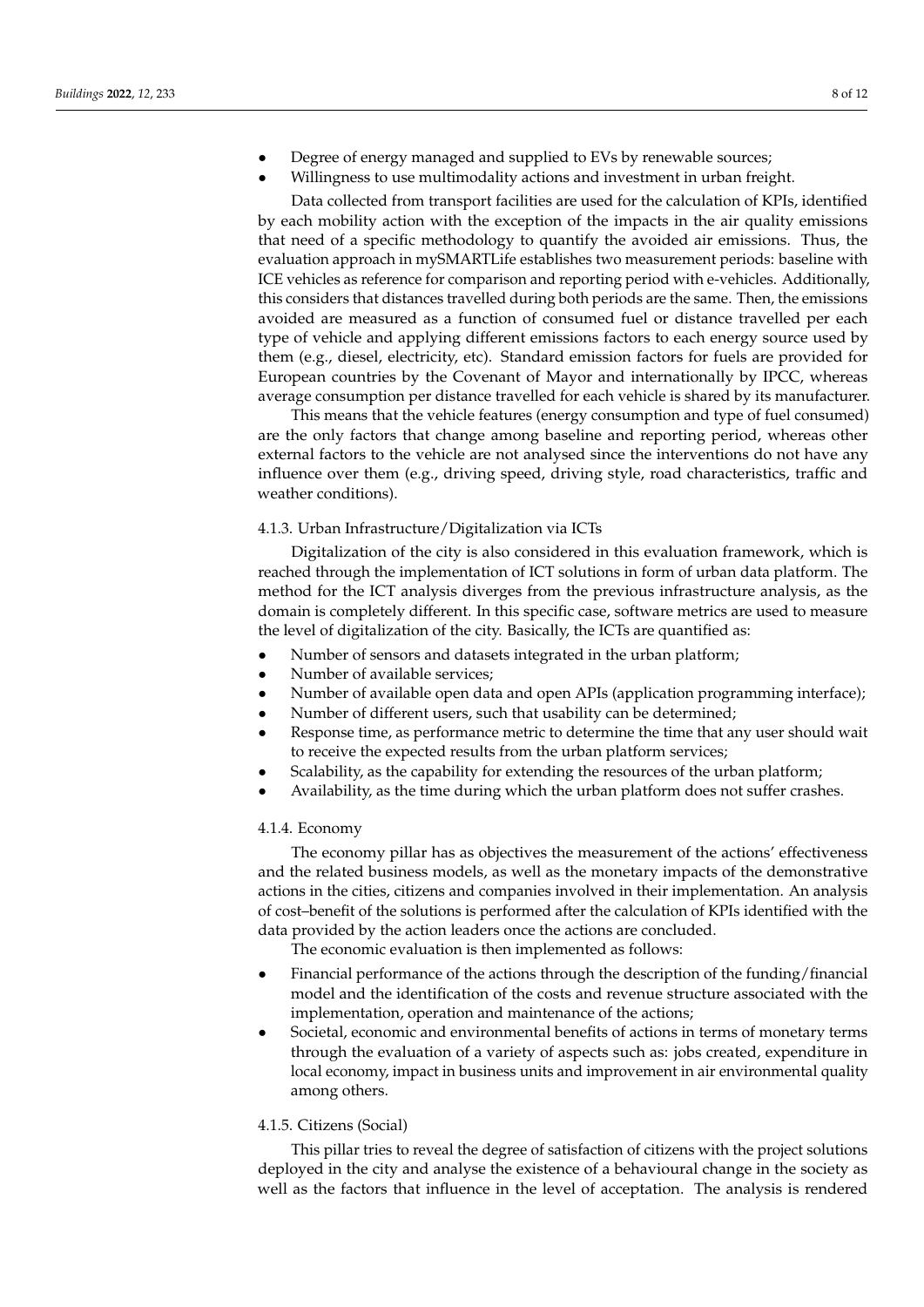through tailored questionnaires according to the object to be assessed and the target audience defined which must be the citizens affected by the interventions. The tool, which is distributed once the project actions have finished, allows for the evaluation of the final acceptance of the local population about new technologies installed, the willingness to invest in similar solutions and/or recommending these to others. This analysis also includes citizens' perception in the technical and economic design of the solution, the amount of information received and the degree of involvement in decision making. Finally, an analysis of the respondent profile is performed (e.g., age, gender, socio-economic status) for considering this result in future social campaigns focused to upscale/replicate the solutions evaluated.

Additionally, this pillar is addressed to assess the target people reached in citizen engagement activities carried out by the project to inform about benefits of energy efficiency and RES solutions and to empower citizens in the urban transformation planning process. To this regard, the number of people reached and the diverse social background are evaluated.

#### 4.1.6. Governance

The governance pillar aims to assess how the project has contributed to the urban development by the means of a questionnaire based on Likert Scale and open questions, which is filled in by the main contact point of each lighthouse city at the end of the project. Main aspects to be gathered correspond to:

- Function of the local authority in the development of the project: role in the financing, implementation, management and transferability of knowledge gained;
- The extent to which the project has been able to influence in the local government with re-definition of city policies and the implementation of changes in the organizational scheme of the local administration or development of new rules and regulations;
- To which extent the project has influenced in the identification of city priorities and most promising solutions to achieve the city vision:
	- $\circ$  How Sustainable Energy and Climate Action Plans (SECAP), Sustainable Urban Mobility Plan (SUMP) and others city plans have been benefited from the lessons learned during the implementation of actions;
	- $\circ$  How methods applied during the definition of an innovative urban transformation strategy and the outputs obtained from energy demand of the cities, energy scenarios, techno-economic analysis and business models have contributed to the definition of a long-term advanced planning in the city.

## <span id="page-8-0"></span>*4.2. Implementation in the Cities of Nantes, Hamburg and Helsinki: Discussion and Lessons Learned*

This framework is, as mentioned before, deployed in the cities of Nantes, Hamburg and Helsinki. During the implementation, the main results are translated into relevant lessons learned that have been finally collected. At the design level of the evaluation framework, there is a set of challenges that needs to be considered:

- Co-creation strategies are crucial for a successful application. Within the definition of the objectives to evaluate (step 1 of the methodology), different stakeholders of the smart city should be involved, counting on the experience of experts in different disciplines (energy, mobility, ICT, social, economy and governance).
- Aligned with the co-creation, the definition of indicators (steps 1 to 3) is a joint process, including external partners such as research centres and universities, taking advantage of the experiences and the alignment with the state of the art. Due to this process, a complete, holistic and comparable evaluation framework may be deployed to guide city stakeholders in the whole decision-making process.
- The design of an evaluation framework (step 4) is a live process. Unforeseen events usually arise during the implementation of actions, which lead to an update of the interventions to be deployed.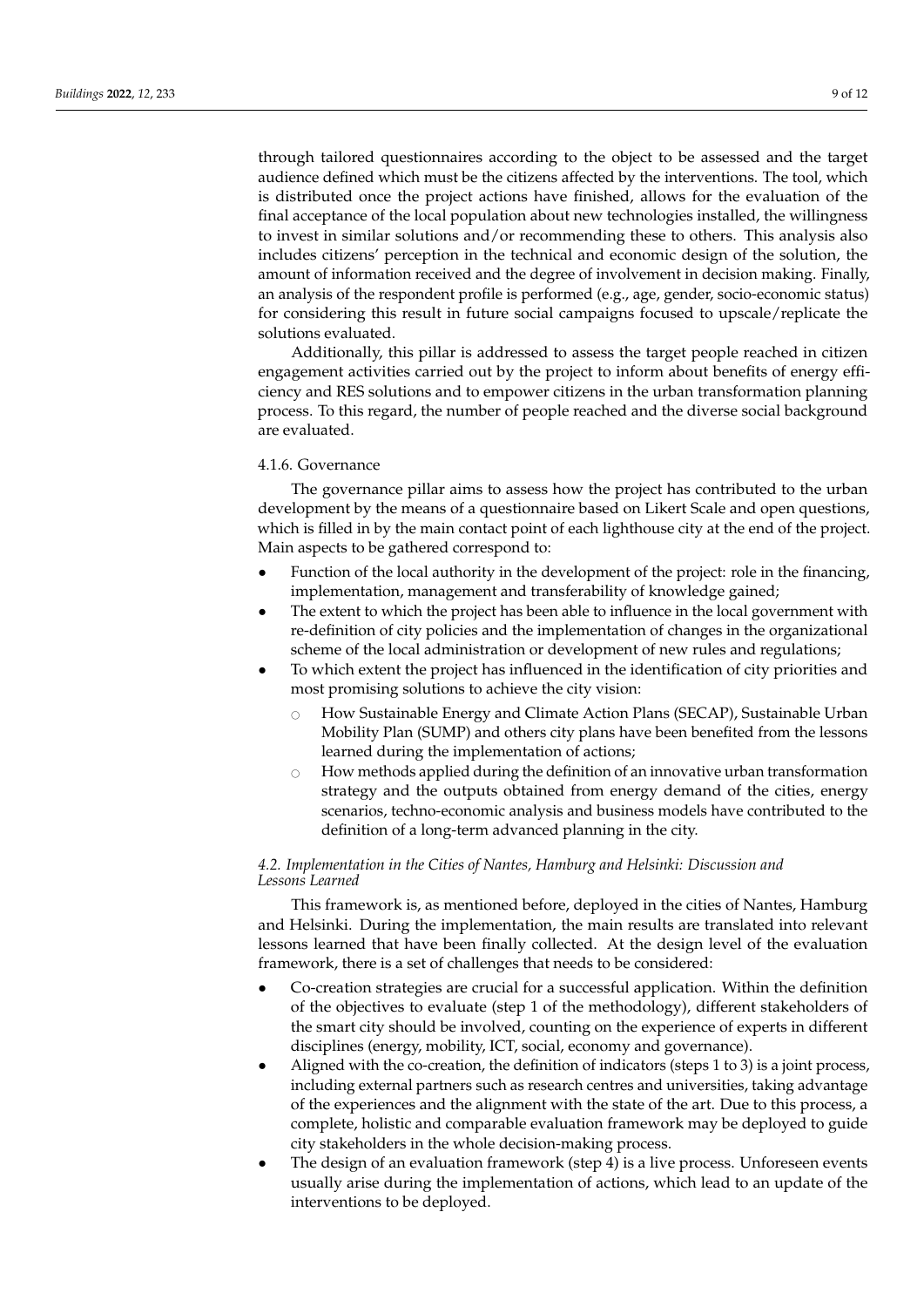- The definition of the objectives (step 1) requires knowing the whole context of the action to be executed and their expected impacts (dimensions in step 2) in the city as a key requirement for searching for suitable indicators (step 3).
- The evaluation of innovative aspects in demonstrative solutions can require the definition of new indicators or adaptations of the formulas to the case of study (step 3). This process requires of certain experience and is usually more complex than initially planned.

During the deployment of evaluation framework, a set of conclusions and lessons learned are also extracted.

- At the time of applying the framework, the definition of evaluation boundaries of the action under evaluation is the key for a common understanding of what to evaluate.
- High quality of data are not reached in all the timelines in which an action is under evaluation. Non-completeness of data and outliers are common issues that appear during the data collection.
- A follow-up process of the data collected through meters is needed to identify the best period to calculate KPIs and to assure that the KPI calculation has been made with enough quality data, therefore, being able to certifying the impact calculation accuracy.
- The coordination among different evaluation processes is the key to guarantee the proper evaluation from a holistic approach. Two main figures should be considered for the evaluation of the actions: a main person responsible of all the evaluations and a main evaluation contact person for each city involved. Additionally, despite the proper coordination for reporting quality data and KPIs, different templates are used for different actors in the evaluation, which involve a more complex process than initially expected.
- The selection of standard protocols and methodologies in the various verticals (e.g., IMPVP for energy) generate a high degree of confidence and accuracy for the analysis of the real achievements and/or impacts. The framework presented in the paper is flexible enough to set up ad hoc procedures to calculate baseline and reporting periods in order to make them. This is not a trivial task, and it is neglected many times, generating non-realistic or distorted view of the impacts due to wrong assumptions.

#### <span id="page-9-0"></span>**5. Conclusions**

This paper has presented a KPI-driven evaluation framework defined in mySMARTLife project that allows cities to measure the achieved impacts through the means of the deployment of sustainable actions as well as the progress achieved towards the compliance of city targets established in energy transition urban plans.

mySMARTLife evaluation framework consists of a broad, flexible and replicable methodology that has been established to guide decision makers in how to face the main challenges of the analysis, i.e., quantification of the results or determining the main goals to evaluate. This relies on a list of available indicators (merging literature and previous experiences) that helps cities to select the most suitable ones according to the objectives to be reached. Cities are thus capable of mapping the KPIs with the expected targets or smart city urban plans: not only by choosing them from the pre-defined list, but by also adapting the indicators or the components of the evaluation framework to their requirements.

This framework has been validated in the lighthouse cities of Nantes, Hamburg and Helsinki as tool to assess the effects of the more than 150 actions implemented into the environment, economy, citizens and urban planning contexts. In this case, the evaluation is not only focused in technical and environmental aspects but also in finding non-technical barriers, such as low social acceptance and low profitability of technologies or the necessity of policy improvements. Consequently, valuable insight can be obtained from the evaluation performed with this framework that can lead to establish measures to boost the scale up of the sustainable solutions in the cities.

The flexibility of the presented evaluation framework allows for its application in the required context. The presented framework is iterative, being able to reassess the objectives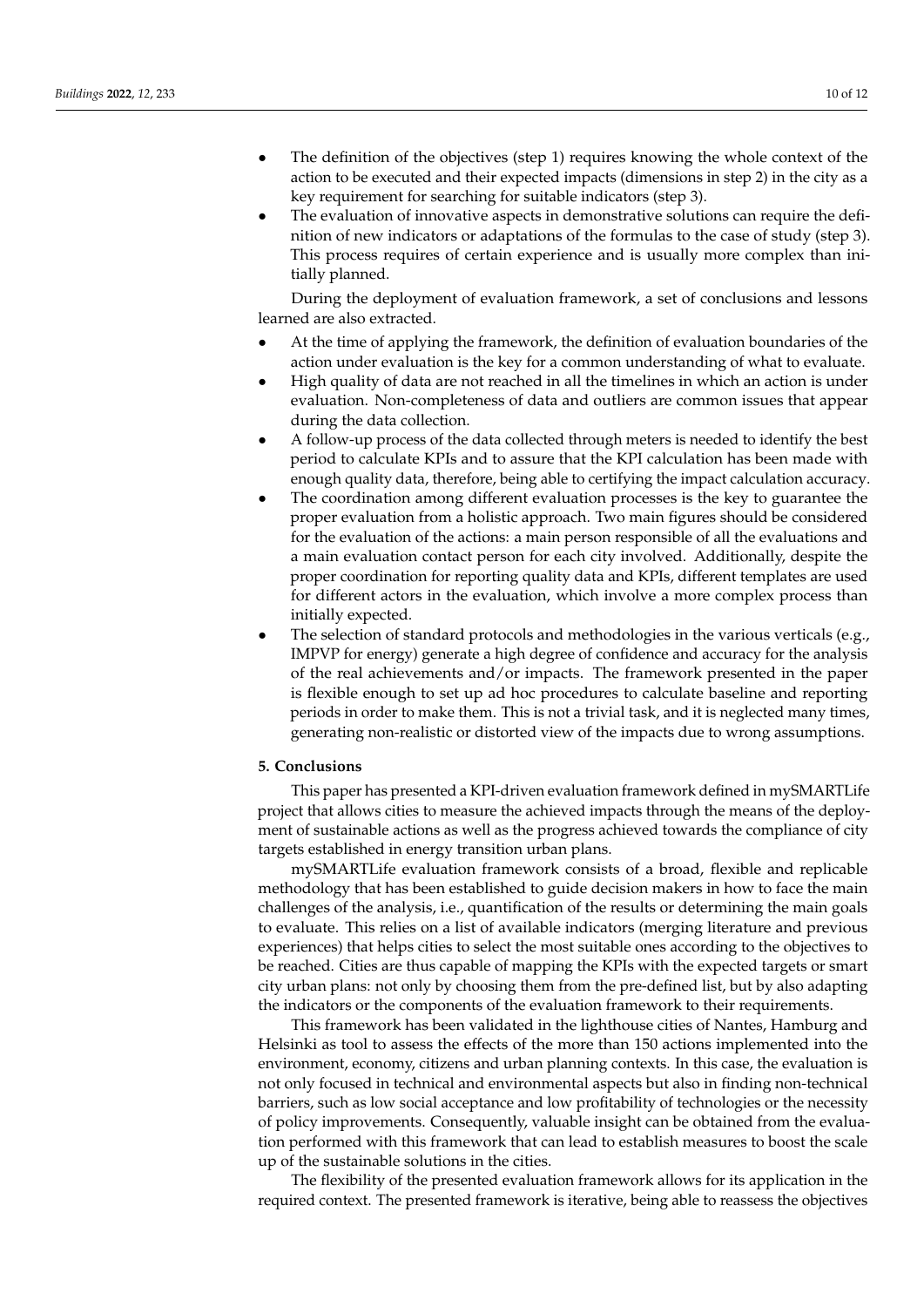and actions, therefore supporting decision makers and softening its complexity. Moreover, the replicability feature of the framework allows other cities to look at previous experiences. However, the main limitation of the study is the limited number of cities addressed until now. Nantes, Hamburg and Helsinki are partners of the mySMARTLife project with a clear definition of actions to be deployed across the city. In the case that other cities would be considered, they could require a previous step to identify the real challenges.

At the time of writing this paper, the mySMARTLife project is delving deep into the monitoring stage to calculate the KPIs defined, which will drive the final assessment. The final results will be obtained in the upcoming months to extract conclusions and to run a new iteration in the cities. This is the nearest future line for this research, while other future lines are focused on expanding the framework: first, the unforeseen situation of COVID-19 and the implications in the smart city plans in order to adapt the framework to such un-predictable situation; and second, other verticals will be researched to be integrated into the framework (e.g., waste management).

**Author Contributions:** A.Q. and J.L.H. have been the main contributors and authors in the conceptualization of the general assessment framework and evaluation methodology. The definition of the KPIs has been a collaborative work guided by A.Q., where J.L.H., P.N., M.V., and B.S.-S. have focused on the energy pillar. A.Q. and P.N. have defined the mobility part, and J.L.H. has defined the ICT and urban platform pillar. F.P.-B. was responsible for the economic vertical, J.K. for social aspects, and B.S.-S. for governance, in all the cases supported by A.Q. Finally, P.N. has been in charge of the deployment and validation of the framework in Nantes, including with M.V. in the case of Helsinki. All authors have read and agreed to the published version of the manuscript.

**Funding:** The work presented in this paper is the result of the EU-funded project mySMARTLife, under the H2020 programme with grant agreement no. 731297.

**Institutional Review Board Statement:** Non applicable. The study does not involve humans or animals.

**Acknowledgments:** The authors would like to thank, first, the EC for funding and supporting mySMARTLife project under GA#731297. Second, the authors would like to thank the rest of consortium of mySMARTLife for the contributions in the definition of the framework.

**Conflicts of Interest:** The authors declare no conflict of interest.

#### **References**

- <span id="page-10-0"></span>1. Abu-Rayash, A.; Dincer, I. Development of integrated sustainability performance indicators for better management of smart cities. *Sustain. Cities Soc.* **2021**, *67*, 102704. [\[CrossRef\]](http://doi.org/10.1016/j.scs.2020.102704)
- <span id="page-10-1"></span>2. Akande, A.; Cabral, P.; Casteleyn, S. Understanding the sharing economy and its implication on sustainability in smart cities. *J. Clean. Prod.* **2020**, *277*, 124077. [\[CrossRef\]](http://doi.org/10.1016/j.jclepro.2020.124077)
- <span id="page-10-2"></span>3. 2030 Climate & Energy Framework. Available online: [https://ec.europa.eu/clima/policies/strategies/2030\\_en](https://ec.europa.eu/clima/policies/strategies/2030_en) (accessed on 25 September 2021).
- <span id="page-10-3"></span>4. EU Research and Innovation. *Final Report of the High-Level Panel of the European Decarbonisation Pathways Initiative*; European Commission: Brussels, Belgium, 2018.
- <span id="page-10-4"></span>5. Bibri, S.E. Transitioning from Smart Cities to Smarter Cities: The Future Potential of ICT of Pervasive Computing for Advancing Environmental Sustainability. In *Urban Book Series: Smart Sustainable Cities of the Future*; Springer: Berlin/Heidelberg, Germany.
- <span id="page-10-5"></span>6. mySMARTLife Project: GA #731297. Available online: <https://www.mysmartlife.eu> (accessed on 19 September 2021).
- <span id="page-10-6"></span>7. Gan, X.; Fernandez, I.C.; Guo, J.; Wilson, M.; Zhao, Y.; Zhou, B.; Wu, J. When to use what: Methods for weighting and aggregating sustainability indicators. *Ecol. Indic.* **2017**, *81*, 491–502. [\[CrossRef\]](http://doi.org/10.1016/j.ecolind.2017.05.068)
- <span id="page-10-8"></span><span id="page-10-7"></span>8. LEED Rating System. Available online: <https://www.usgbc.org/leed> (accessed on 27 December 2021).
- 9. BREEAM. Available online: <https://www.breeam.com/> (accessed on 27 December 2021).
- <span id="page-10-9"></span>10. CASBEE. Available online: <https://www.ibec.or.jp/CASBEE/english/> (accessed on 27 December 2021).
- <span id="page-10-10"></span>11. Berardi, U. Sustainability assessment in the construction sector: Rating systems and rated buildings. *Sustain. Dev.* **2012**, *20*, 411–424. [\[CrossRef\]](http://doi.org/10.1002/sd.532)
- <span id="page-10-11"></span>12. Berardi, U. Chapter 15—Sustainability Assessments of Buildings, Communities, and Cities. In *Assessing and Measuring Environmental Impact and Sustainability, Butterworth-Heinemann*; Klemeš, J.J., Ed.; Elsevier: Waltham, MA, USA, 2015; pp. 497–545. ISBN 9780127999685. [\[CrossRef\]](http://doi.org/10.1016/B978-0-12-799968-5.00015-4)
- <span id="page-10-12"></span>13. Sharifi, A.; Murayama, A. A critical review of seven selected neighborhood sustainability assessment tools. *Environ. Impact Assess. Rev.* **2013**, *38*, 73–87. [\[CrossRef\]](http://doi.org/10.1016/j.eiar.2012.06.006)